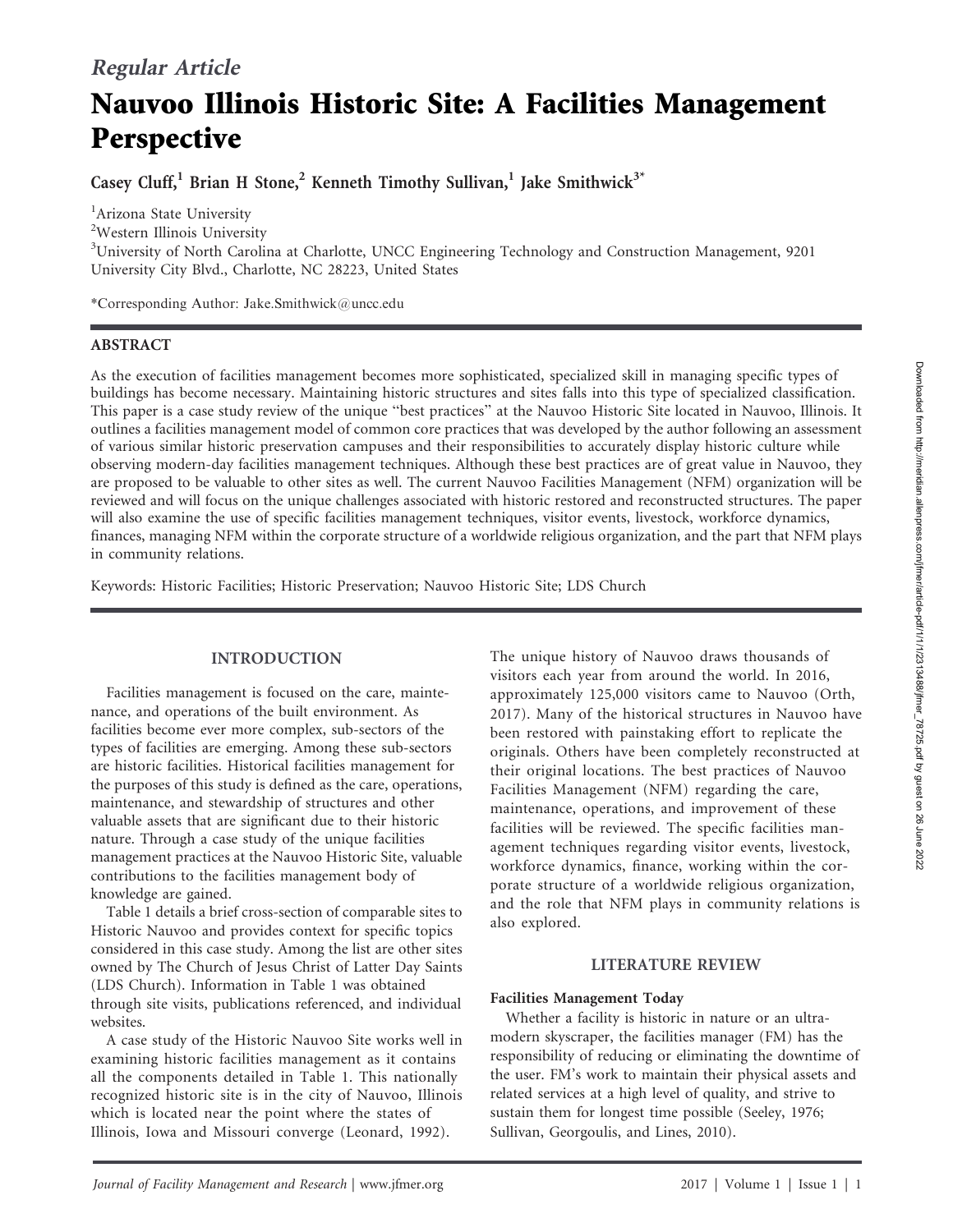| <b>Historical Site</b>              | Ongoing<br>Restoration | Ongoing<br>Reconstruction | <b>Full-time</b><br>workforce | Volunteer<br>Workforce | Livestock<br>Program | <b>Regularly Scheduled</b><br>Entertainment | Tour<br>guides | Funding<br>Source |
|-------------------------------------|------------------------|---------------------------|-------------------------------|------------------------|----------------------|---------------------------------------------|----------------|-------------------|
| Nauvoo Historic Site, IL            | Yes                    | Yes                       | Yes                           | Yes                    | Yes                  | Yes                                         | Yes            | Donations         |
| Historic Kirtland, OH               | Yes                    | No                        | Yes                           | Yes                    | No                   | No                                          | Yes            | <b>Donations</b>  |
| Historic Palmyra, NY                | Yes                    | No                        | Yes                           | Yes                    | No                   | Yes                                         | Yes            | <b>Donations</b>  |
| Abraham Lincoln's New Salem, IL     | N <sub>0</sub>         | No                        | Yes                           | Yes                    | No                   | No                                          | Yes            | Fee               |
| Colonial Williamsburg, VA           | Yes                    | Yes                       | Yes                           | Yes                    | Yes                  | Yes                                         | Yes            | Fee               |
| LDS Priesthood Restoration Site, PA | N <sub>0</sub>         | No                        | Yes                           | Yes                    | No                   | No                                          | Yes            | Donations         |
| This is the Place Heritage Park, UT | Yes                    | Yes                       | Yes                           | Yes                    | Yes                  | Yes                                         | Yes            | Fee               |

TABLE 1.—Historic Preservation Campuses Comparison – See site references in bibliography

As defined by Seeley in his pioneering textbook on the subject, he states that FM's participate in ''work undertaken to keep, restore, or improve every part of a building, its services, and surrounds, to a currently accepted standard, and to sustain the utility and value of the building'' (Seeley, 1976).

From the early days of break/fix maintenance, also referred to as ''corrective maintenance'' or ''reactive maintenance'', work was typically carried out in an ''ad hoc'' response procedure when site breakdowns occurred. This tended to arbitrarily tax the resources of the property maintenance groups who needed to formulate and execute repair plans on the fly (David and Arthur, 1989; Sullivan and McDonald, 2011). One problem with such an approach is that the repairs were done at untimely schedules disrupting the intended timetable of the facility purpose with costly down time.

#### Key Factors in Maintaining Historic Structures

Narrowing the focus to historic facilities, the Whole Building Design Guide (WBDG) states the following: ''Operating and maintaining historic structures must take into account the following factors: history, significance of features, original and later construction components and materials, current or future (planned) use, treatment objectives, technical information about appropriate O&M processes and products, and specialized preservation skills training. Further, if available, a Historic Structure Report (HSR) will provide a summary of a structure's history and development, dating from original construction. It usually contains a complete assessment of the condition of the structure at the time of the report and recommendations to address physical condition problems as well as recommendations to restore, preserve, rehabilitate, or otherwise treat the historic and character defining features of the structure. It may have a section that addresses operations and maintenance (O&M) and may contain information regarding the structure's listing on the National Register of Historic Places or Landmarks. If an HSR exists, it should form the basis for O&M requirements development. Should an HSR not exist, it is strongly recommended that one be developed before performing any extensive efforts to preserve, repair, and/or maintain the structure.

#### Authenticity vs. Functionality

Authenticity versus functionality is often the predicament of the FM of historic sites. In her paper entitled

''Building Information and Facilities Management in Historic Buildings'', Annette McGill highlights this interesting dilemma which is often overlooked in the retrofitting or renovating of historical buildings. She notes, ''Old buildings vs. Modern priorities should consider work to be done on the best way to measure the energy performance of older buildings, work to be done on identifying and communicating good practice in retrofitting, and work to be done on assessing the impact of retrofitting and the resulting environmental changes on older materials and finishes'' (2012). As effort is focused on maintaining the architectural authenticity of a historical structure, modern objectives and even code requirements may be overlooked. There is inherent conflict in this regard, as life safety, accessibility, and environmental awareness cannot be ignored when rebuilding, restoring, or maintaining historical buildings.

#### Preservation of Existing Historic Data

Another factor to consider when restoring or reconstructing historic sites is the preservation of existing historic data in proximity to the given project. Disturbing the soil or infrastructure where there is potential for historic data is of major consideration in the world of historical archaeology. Great care is taken to not disrupt existing conditions when doing so may destroy historical evidence or prevent piecing together clues of what may have happened in the historical record (U. S. Department of Veterans Affairs; Office of Acquisition, Logistics and Construction; Office of Construction and Facilities, 2013).

#### Historic Facilities Management Training

Another element to consider when reviewing historic sites management are the sources of education required for successful results. There are many organizations that provide facilities training in the historical and preservation arena. The National Historical Preservation Institute provides training and states that ''historic property management combines preservation maintenance with modern systems management'' (''Historic Property Management,'' 2011). ''Reading'' a building, searching for solutions, and then caring for the building by maintaining its historic materials is a balance between the environmental needs of the building and its users. Further, understanding the impacts on the historic fabric of the building's systems is vital to the proper care of these structures. Through proper training, the FM learns not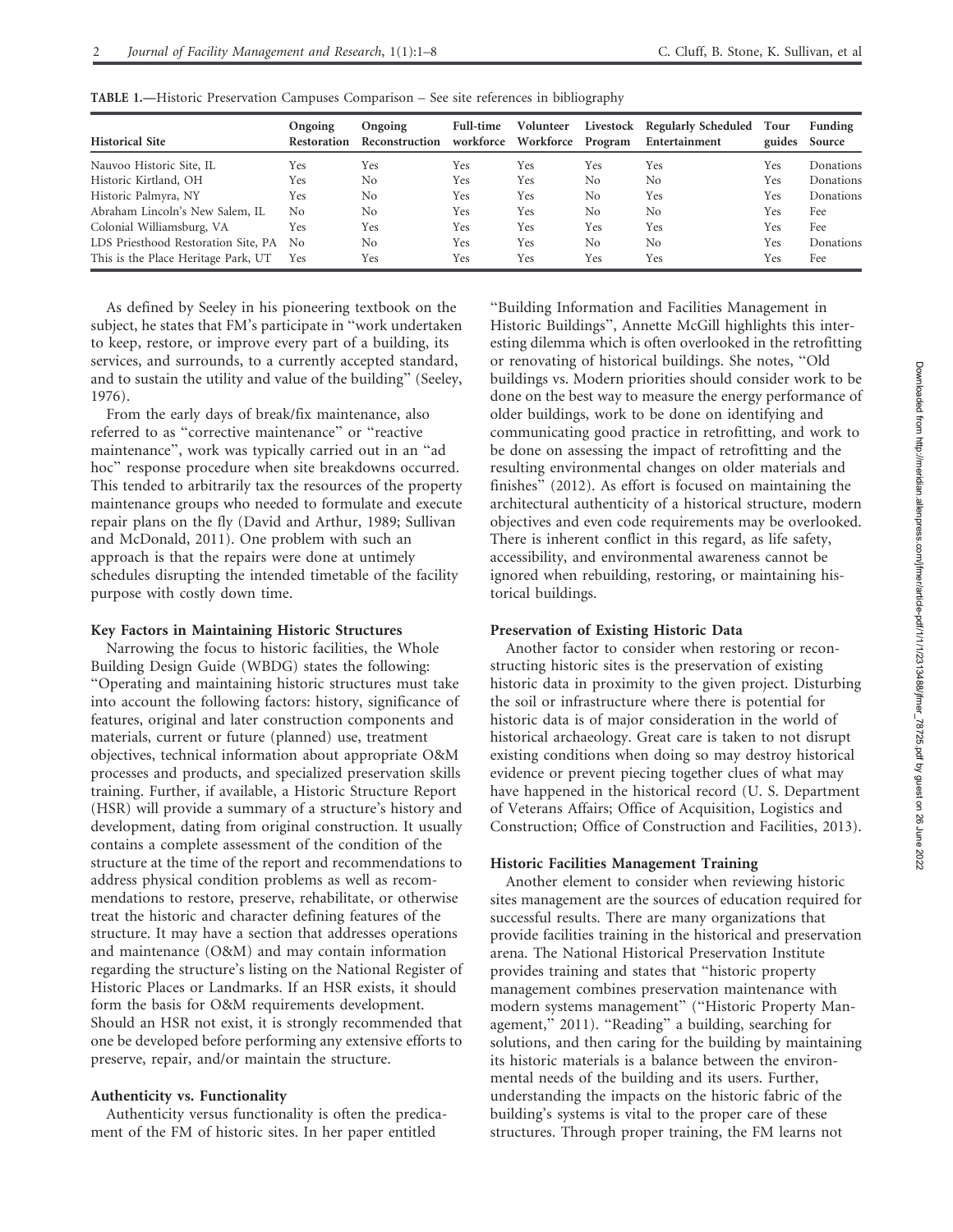only how to answer preservation questions, but also learns the right questions to ask.

#### Religious Perspective on Historic Site Maintenance

A religious perspective from the LDS Church states the following: ''The purpose of the Church Historic Sites Program is to strengthen the faith of members and to interest others in the restored gospel by increasing visitors' understanding of the significant events, buildings, sites in Church history and the gospel principles associated with them. Among the specific objectives of the Historic Sites Program are the following:

- 1. Preserve historic buildings and sites where significant events in the Restoration of the gospel took place by selecting, marking, restoring, caring for, and interpreting them.
- 2. Help visitors understand the unique history of the building or site by teaching them about the important events and people associated with the site.

Each site is unique and offers a collection of modern, restored, and reconstructed buildings, memorials, and markers. Even more powerful, however, is the intrinsic authenticity of walking on the same ground where significant events took place. Therefore, developing, renovating, and maintaining historic sites is determined by the Church's commitment to protect historic structures, landscapes, and materials, and to preserve them for the future'' (Historic Sites Operations Committee, 2009, p. 7).

#### METHODOLOGY

First, providing context, a brief history of Nauvoo is given. Next, the management practices at NFM are examined. Information gathered on other comparable historic sites throughout the United States is assessed in table format showing related features. This compilation is reviewed as it relates to the Nauvoo site. In addition to facilities management techniques, other common areas of emphasis are reviewed including visitor events, livestock, and labor force. NFM's position within the framework of a global, religious organization and community relations is also reviewed. Finally, the value of this study as it contributes to the overall body of facilities management knowledge is affirmed.

#### BRIEF HISTORY OF NAUVOO

Nauvoo played an important role in the migration of early settlers to the western United States. It was also the headquarters of the LDS Church for approximately seven years from 1839 – 1846. During these years, the industrious members of this faith constructed hundreds of buildings and created a city out of a swamp in only 7 years which rivaled the size of Chicago at the time (Esplin, 2009). The remnants of a handful of these structures continue to exist today. They have been restored with painstaking effort to

replicate the originals. Others have been completely reconstructed in their original locations.

#### NFM COMPOSITION & WORKFORCE

From meager beginnings in the 1960's when there were just a few pole barns and a tractor or two, NFM has grown to be a full-service operation with the resources required to maintain a significant historical site (Hill, 2011). Many historic facility campuses tend to be a mixture of paid employees and volunteer laborers. The volunteers at NFM are missionaries belonging to the LDS faith. They are also involved in a host of other missionary related activities such as serving as tour guides, performing in live shows, and participating in community outreach programs. The complement of these missionaries at NFM ranges from about 25 individuals in the winter off-season months to 35 individuals during the summer months. The other component of the workforce at NFM is the paid or fulltime employees. Currently, there are 25 permanent, full time employees at NFM. They are required to be members of the LDS Church in good standing and are expected to have the skills and aptitude required to perform the functions of their respective positions.

With two different "types" of workers in a workforce, occasionally there are issues that need to be resolved such as building means and methods, equitable treatment of the overall staff by management, dealing with an ever-changing volunteer staff, compensation vs. non-compensation, work schedules, and holiday schedules. Inequality in the system requires the manager, the full-time work force, and the volunteers to be flexible and understanding. Group activities and events, such as daily devotionals together, luncheons, and holiday parties, foster closeness among the workforce, and have proven beneficial in creating a positive environment.

Since the 1960's, the NFM manager came from among the ranks of the volunteer missionaries. This presented a problem in line of authority reporting and the paid staff not receiving consistent direction due to the constant change of the volunteer manager. This lead to frustration as new policies were continually being put into place in a relatively short period of time as managers were called and released as missionaries. In 2011, this situation was changed as a full-time paid manager was installed by the leadership of the Church resolving many of these issues and creating a sense of stability for the workforce and the community. The current structure of NFM is to have the facility manager receive direct reports from the heads of operations. Each head serves as their particular shop or trade steward, with paid employees staying indefinitely and volunteer missionaries rotating in and out of that shop.

### UNIQUE CHALLENGES WITH HISTORIC RESTORED AND RECONSTRUCTED STRUCTURES IN NAUVOO

In a facilities management world where the normal course of operations in preserving the asset is to maintain it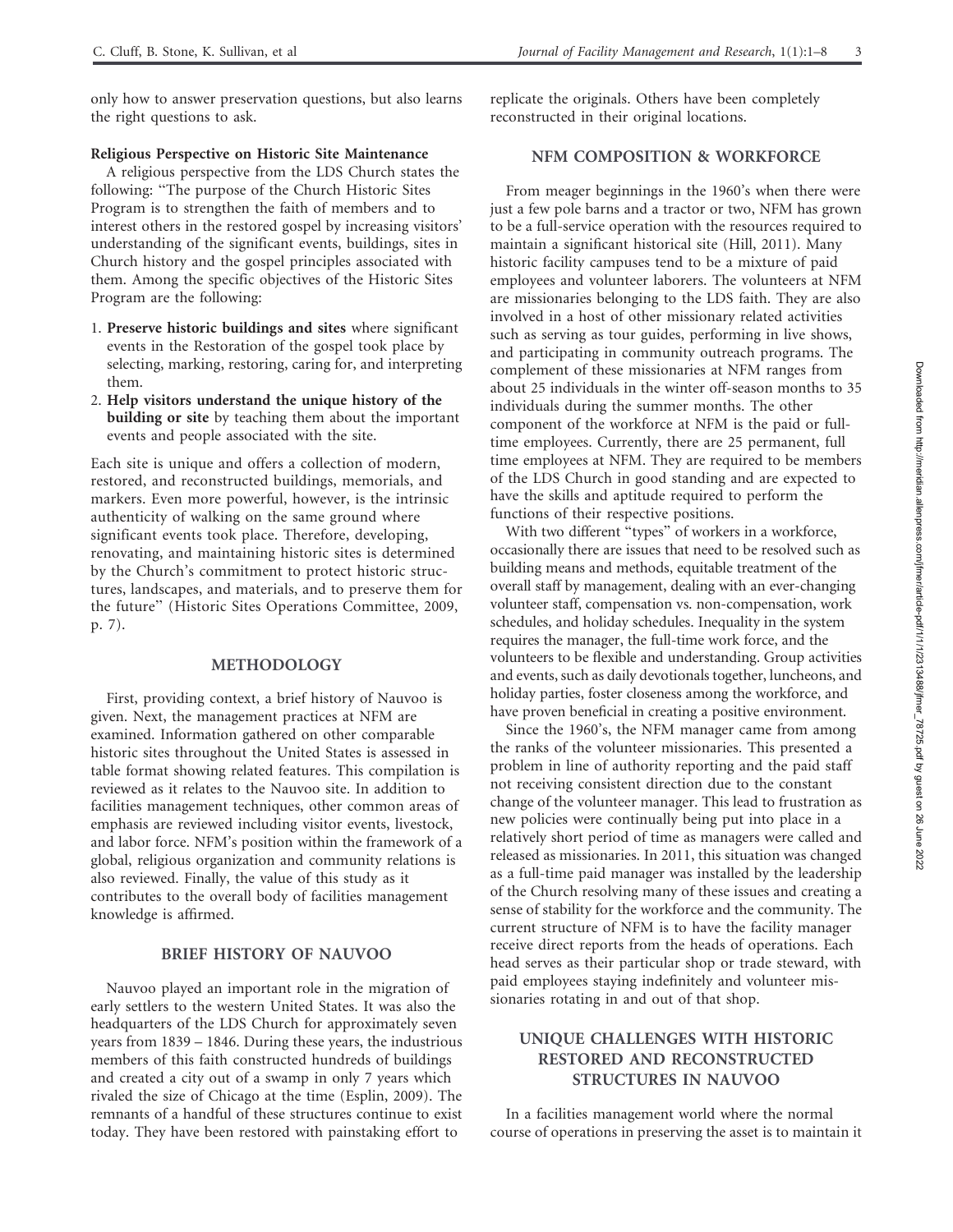until the end of its useful life, the management of historical structures requires a different approach. It is not acceptable to see a building though to obsolescence and then tear it down and start over. The asset must be preserved indefinitely while maintaining its historical accuracy. Components of a structure can be replaced, but should be done in such a way that the casual observer will be satisfied that the entire structure is of historic origin. With historic preservation, there are two choices. Either a site can be reconstructed presenting a finished product that appears to be authentic, or the remains of an existing site can be restored with as much of the original fabric as possible remaining intact. The latter, restoration, is a painstaking effort, but the result is more authentic. Reconstruction, on the other hand, often begins with journal entries that identify a site or the remains of a foundation. Verification of the location is paramount in telling the story of a historic building that has been reconstructed. Many consider ''the space'' where the newly reconstructed building will stand to be of great significance. Nauvoo is a hybrid of restored and reconstructed sites. See Table 2 (Pykles, 2010).

Once reconstruction or restoration of a structure is complete and ready for public viewing, the O&M needs to be addressed. Bearing in mind that the construction process directly influences the maintenance process, the stark difference between maintaining a historic structure and maintaining a conventional facility will now be reviewed by looking at the building components.

Foundations: Many of the foundations of 1840's structures were constructed with loose rock or stone. Over time these foundations fail. Shoring up these foundations from the interior basement of the structure with grout or plaster is acceptable. If stones are missing, ''like'' stones may be used as replacements. Another approach is to infill the voids with concrete. At times, these foundations are remarkably preserved requiring limited attention. Usually, the foundations of the buildings in Nauvoo are not viewed on the public tour and consequently the painstaking effort to authenticate the foundation is not as essential as it would be in other areas of the structure.

Framing: Framing of 1840's structures was usually done with rough cut timber. There are some structures in Nauvoo that have retained some of the original timber. Because the lumber in walls is covered up, it is not critical in a reconstruction situation that the lumber be of historic origin. However, the dimensions of the lumber can be critical, and in such cases the lumber must be custom milled to historic dimensions. If the lumber is exposed, it is imperative that it be as true to historic form as possible and the exposed connectors be as authentic as possible as well.

Roofs: Homes in early Nauvoo were weatherproofed by whatever means available. Common weatherproofing materials were grass sod (earthen), pine pitch, batten and board roofs and of course wood shake shingles (Historic Sites Operations Committee, 2009). Wood shakes are generally used for new roofs historic structures in Nauvoo. Liquid wood sealers that give the appearance that the roofs

have weathered are also used adding to the historic appearance.

Exterior Wall Coverings: In the 1840's in Nauvoo, there were generally two options for exterior siding, brick or wood. Sub-categories of wood siding included rough logs, tongue and groove, shiplap, and flat plank edge (Historic Sites Operations Committee, 2009). An abundance of brick-quality clay is native to Nauvoo, and in early Nauvoo there were as many as seven brickyards in operation (Thomas, 2005). Most of the historic sites that are visited today are of the brick variety. If siding or brick must be replaced, every effort is made to replicate the original material. Some of the historic homes in Nauvoo still carry the red brick that was common of the time. Finishing the exterior wood siding consisted of paint, stain, or faux grain (Historic Sites Operations Committee, 2009).

HVAC (Heating, Ventilation, Air-conditioning): This was a term that was non-existent in the 1840's. Heating and cooling in early Nauvoo consisted of a fireplace(s) in the winter and opening the doors and windows in the summer. Today, most of the sites have modern HVAC systems in place with ducting, furnaces, condensers, and coils hidden from the view of the casual observer.

Plumbing & Electrical: Indoor plumbing and electricity were non-existent in Nauvoo in the 1840's. Today most of the sites in Nauvoo have a small bathroom in the basement with modern fixtures that can be used by site guides. Buildings were generally illuminated with candles, gas lamps, or light from the fireplace. Today, care must be taken to procure the type of light fixture that most closely approximates the original light source.

Windows: Historic, restorative glass is available at a premium price. The window frames were made of various types of wood species depending on availability. If glass needs to be repaired or replaced, every effort should be made to procure glass with the same appearance as the original. The window framing material should also be of the original wood species or a moisture resistant wood local to the area. Further, historic construction of windows often requires that a film be applied to the surface of the glass to prevent UV light from penetrating into the interior of the structure and exposing historic furniture and artifacts to the damaging UV rays of the sun (Historic Sites Operations Committee, 2009).

Interior Walls & Ceilings: Wallboard or sheetrock was not introduced until 1916 (Rae, 2016). In early Nauvoo, the least expensive option was to leave the walls with no finish at all. Due to little or no insulation value, this was not ideal for the long cold winters of Nauvoo. A second option was to finish the interior walls and ceilings with (wood) lath and plaster. The plaster material often contained horsehair which served as a type of binding ingredient (Lamachio, 2014). Many times, the authenticity of the plaster can be verified by the presence of horse hair in the mixture. The void between the exterior siding and the interior lath could be filled with insulation. Everything from blankets to hair to newsprint to bricks has been found serving as insulation material in historic buildings. A third option was to use the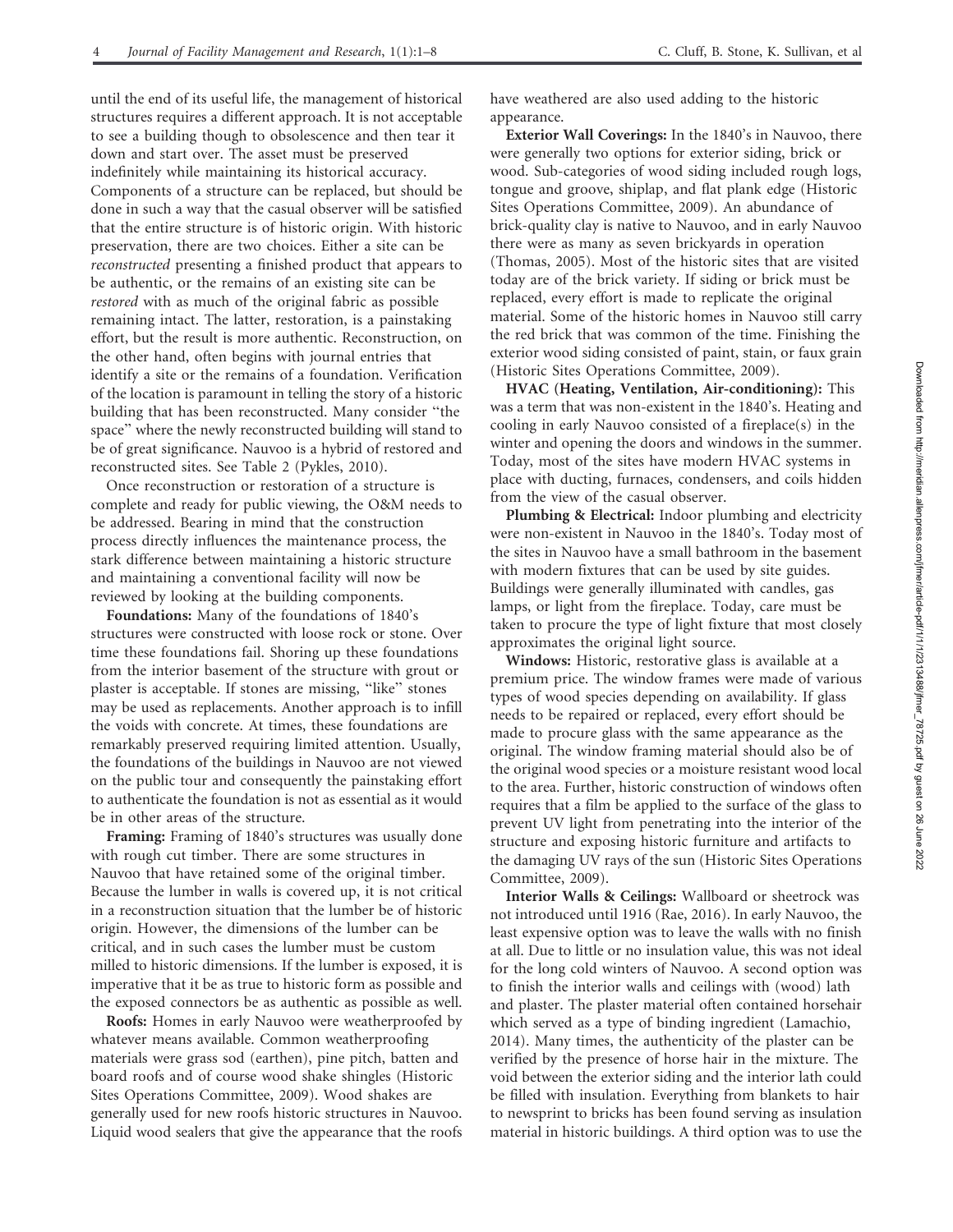# UNIQUE CHALLENGES WITH HISTORIC RESTORED AND RECONSTRUCTED **STRUCTURES IN NAUVOO**

| Site                                           | Year(s)    |             | Sponsor Director(s)               | Result                    |  |
|------------------------------------------------|------------|-------------|-----------------------------------|---------------------------|--|
| Nauvoo Temple                                  | 1961-1962  | LDS         | M. Fowler and D.F. Green          | Reconstructed             |  |
|                                                | 1966-1969  | LDS         | V.S. Harrington & J.C Harrington  |                           |  |
|                                                | *1999-2002 | LDS         | Special Projects - LDS Church     |                           |  |
| Brigham Young Home                             | 1965-1968  | LDS         | C. Dollar & J.C Harrington        | Reconstructed & Restored  |  |
| Wilford Woodruff Home                          | 1966-1967  | LDS         | J.C. Harrington                   | Restored                  |  |
| Webb Blacksmith & Wagon Shop                   | 1967-1968  | LDS         | J.C. Harrington & V.S. Harrington | Reconstructed             |  |
| North Unit of Times and Seasons Complex        | 1968       | LDS         | V.S Harrington                    | Reconstructed             |  |
| Jonathan Browning Home and Gun Shop            | 1968-1969  | LDS         | D. Berge                          | Reconstructed & Restored  |  |
| <b>Winslow Farr Home</b>                       | 1969       | LDS         | D. Berge                          | Restored                  |  |
| Chauncey Webb Home                             | 1970       | LDS         | D. Berge                          | Restored                  |  |
| Seventies Hall                                 | 1970       | LDS         | D. Berge                          | Reconstructed             |  |
| Lorin Farr Home                                | 1970       | LDS         | D. Berge                          | None                      |  |
| Stillman Pond                                  | 1970       | LDS         | D. Berge                          | None                      |  |
| Alvah Tippets                                  | 1970       | LDS         | D. Berge                          | None                      |  |
| Daniel Butler Jr.                              | 1970       | LDS         | D. Berge                          | <b>Exposed Foundation</b> |  |
| Joseph Smith Stable                            | 1970       | <b>RLDS</b> | R. Bray                           | <b>Exposed Foundation</b> |  |
| Joseph Bates Nobel - Lucy Mack smith Home 1971 |            | LDS         | D. Berge                          | Restored                  |  |
| Scovil Bakery                                  | 1971       | LDS         | D. Berge                          | Reconstructed             |  |
| Joseph Smith Homestead Summer                  | 1971       | <b>RLDS</b> | R. Bray                           | Reconstructed             |  |
| Kitchen and Bee House                          |            |             |                                   |                           |  |
| Joseph Smith Red Brick Store                   | 1972       | <b>RLDS</b> | R. Bray                           | Reconstructed             |  |
| Theodore Turley                                | 1973       | <b>RLDS</b> | R. Bray                           | None                      |  |
| Hyrum Smith                                    | 1974       | <b>RLDS</b> | R. Bray & G. Waselkov             | None                      |  |
| Masonic Hall                                   | 1975       | LDS         | D. Berge                          | Reconstructed & Restored  |  |
| Riser Boot and Shoemaker Shop                  | 1975       | LDS         | D. Berge                          | Reconstructed             |  |
| Kimball-Heywood Store                          | 1975       | LDS         | D. Berge                          | None                      |  |
| <b>Stoddard Tinsmith Shop</b>                  | 1975       | LDS         | D. Berge                          | Restored                  |  |
| Times and Seasons Print Shop                   | 1975       | <b>RLDS</b> | R. Bray                           | <b>Exposed Foundation</b> |  |
| Outbuildings at Joseph Smith Homestead         | 1976       | <b>RLDS</b> | P. DeBarthe                       | None                      |  |
| Joseph Smith Mansion and Hotel                 | 1977-1978  | <b>RLDS</b> | P. DeBarthe                       | <b>Exposed Foundation</b> |  |
|                                                | 1980-1983  |             |                                   |                           |  |
| Levi Hancock                                   | 1979       | <b>RLDS</b> | P. DeBarthe                       | <b>Exposed Foundation</b> |  |
| James Brinkerhof                               | 1979       | <b>RLDS</b> | P. DeBarthe                       | <b>Exposed Foundation</b> |  |
| Windsor P. Lyon Home and Store                 | 1980       | LDS         | J.T. Walker & R. Stamps           | Restored                  |  |
| Sarah Granger Kimball Home                     | 1981       | LDS         | D. Berge                          | Restored                  |  |
| <b>William Law Store</b>                       | 1984       | <b>RLDS</b> | P. DeBarthe                       | None                      |  |

\* Note added to original Pykles table

exterior siding on the interior walls as well. In most cases, a coat or two of white wash paint was applied. Maintaining and repairing these walls requires the work to be done so that the appearance of a ''patch'' is not readily viewable. Since the walls and ceilings are very visible to the public, it often requires that a craftsman specializing in historical structures be employed to make these types of repairs (Historic Sites Operations Committee, 2009).

Floors: In early Nauvoo, hardwood floors were the only option for flooring. Initially, some church members first arriving lived in dugouts with dirt floors. All historic sites in Nauvoo use hardwood for flooring. It is rare to find an original wood floor that is over 150 years old. Every effort is made, however, to assure that the floor appears as it might have in the 1840's. As with the window frame material, the species of wood is important. Today restored floors of oak,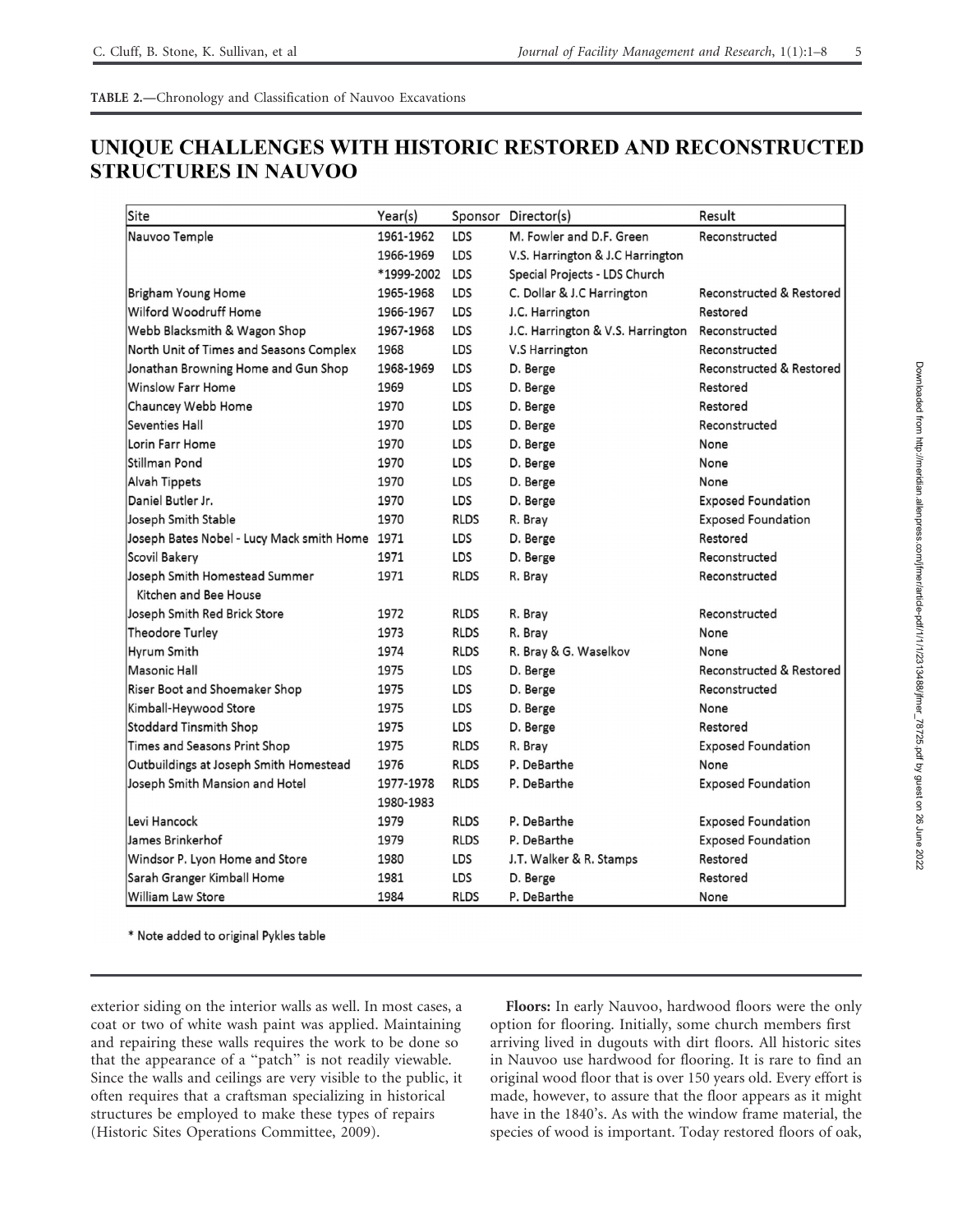maple, cherry, walnut and even some soft wood pine floors can be found. The key to these floors is to provide the appearance of an 1840's floor through proper tooling, scraping, sanding and finishing.

Doors: As with windows, doors often withstand a substantial amount of abuse. Historic doors are made from the same species of wood as the floors. With bullet holes or knife marks, doors often tell a story and replacement doors should be presented in a way that does not distract from the original narrative. When a door has failed, it is generally replaced with a replica. These replicas are works of art and the skill required to reproduce them comes only after many years of experience. The wood species, door component assembly, tooling and finishing must all be accurate to achieve the desired result.

#### MODERN FM PRACTICES AND TECHNIQUES

For many years, FM practices in Nauvoo involved a reactive approach to work requests and complaints. As late as 2011, work requests were filled out by hand and reviewed by management to consider approval. With the formation of NFM and the employment of a full-time, long-term manager, in lieu of a volunteer missionary, changes occurred. No longer was it necessary to fill out a paper forms. To expedite the multiple work requests received each day, and to introduce an improved preventative maintenance program, the use of Computer Maintenance Management Software (CMMS) was explored. Beginning in 2011, a simple, locally designed, web-based software was used. All users and occupants of the historic sites and modern homes need only enter their work request online and the request is relayed directly to NFM for resolution. No longer is it necessary to have management review every work request for approval. NFM exists to resolve these issues and a cultural mental change has occurred with the use of this software providing more automation, flexibility, and freedom.

#### VISITOR EVENTS

Historic preservation sites often have video productions, live shows, and outdoor pageants. Behind the scenes there are many resources required to successfully execute these events. In Nauvoo, visitors from all over the world come to view these productions (Orth, 2017). In the event of a breakdown, it is important that the show be up and running again as soon as possible. Avoiding situations where the public gets the sense that things are broken or "out of order" is imperative. Outstanding entertainment is critical to high visitation. There are also a variety of live shows in Nauvoo that require constant attention on the part of NFM, including shows on the outdoor stage, short vignettes performed around town, a horse-drawn live band wagon, nightly performances in the historic Masonic Hall, and the annual Nauvoo Pageant.

Of all the outdoor productions, the annual Nauvoo Pageant requires the most NFM resources. It is a full-scale,

Broadway-type production with families and core cast members coming from all over the world. The show runs Tuesday through Saturday during July and draws crowds of up to 3500 spectators per night (Orth, 2017). The pageant venue requiring facilities attention consists of the stage itself, the dressing rooms, the seating area, the lighting towers, the portable restrooms, the concessions stand and a variety of support services. Further, in addition to the performing venue itself, there is a newly constructed 20,000 square-foot practice facility that is located three miles east of Nauvoo where the entire cast practices in airconditioned space. Although these shows typically occur in the summer months, maintenance is required all year long and is most efficient when many visitors are not on site.

#### LIVESTOCK

Horse drawn wagon and carriage rides through the streets of Historic Nauvoo are offered all year long. These attractions, along with oxen rides, draw large numbers of visitors. Providing these services requires that NFM maintain the livestock including acquiring the animals, procuring feed, medical care, foot cfare, tack (harnesses, bridles, blankets, etc.), grooming and a host of other incidental issues. The daily care of the horses and oxen, and the actual driving of the animals is tasked to volunteer missionaries called ''teamsters.'' Currently in Nauvoo there are 20 draft horses These horses weigh around one ton each. Each wagon or carriage is pulled by a team of two horses. Effort is made to acquire fully trained teams of horses aged about four years and use them until they reach the age of 20. Horses are acquired from local Amish farmers. Currently there are two teams of oxen in Nauvoo acquired from the New England area of the USA where many youth raise them for programs such as 4-H and then sell them. Also, included in the livestock operation is the management of approximately 100 acres of hay-producing fields. NFM usually produces enough hay to sustain the livestock through the winter months. In the summer, the animals graze on the summer grass.

#### BUDGETING AND FINANCE

The required monetary funds to support NFM come from the general tithing funds of the LDS Church. The governing bodies of the Church regard these funds very seriously, approve budget proposals, and allocate a portion of these funds to NFM. There are basically two ''buckets'' of money that are budgeted for expenditures throughout the fiscal year. One bucket is labeled ''operations'', the other ''capital expenditures''. Operational funds are required to run the day-to-day operations, including payroll, administrative expenses, travel expenses, material and supplies, equipment expenses, cleaning, utilities, etc. Capital expenditures are funds required for new projects or to purchase capital equipment. Capital funding requires a more rigorous proposal to the Corporation of the Presiding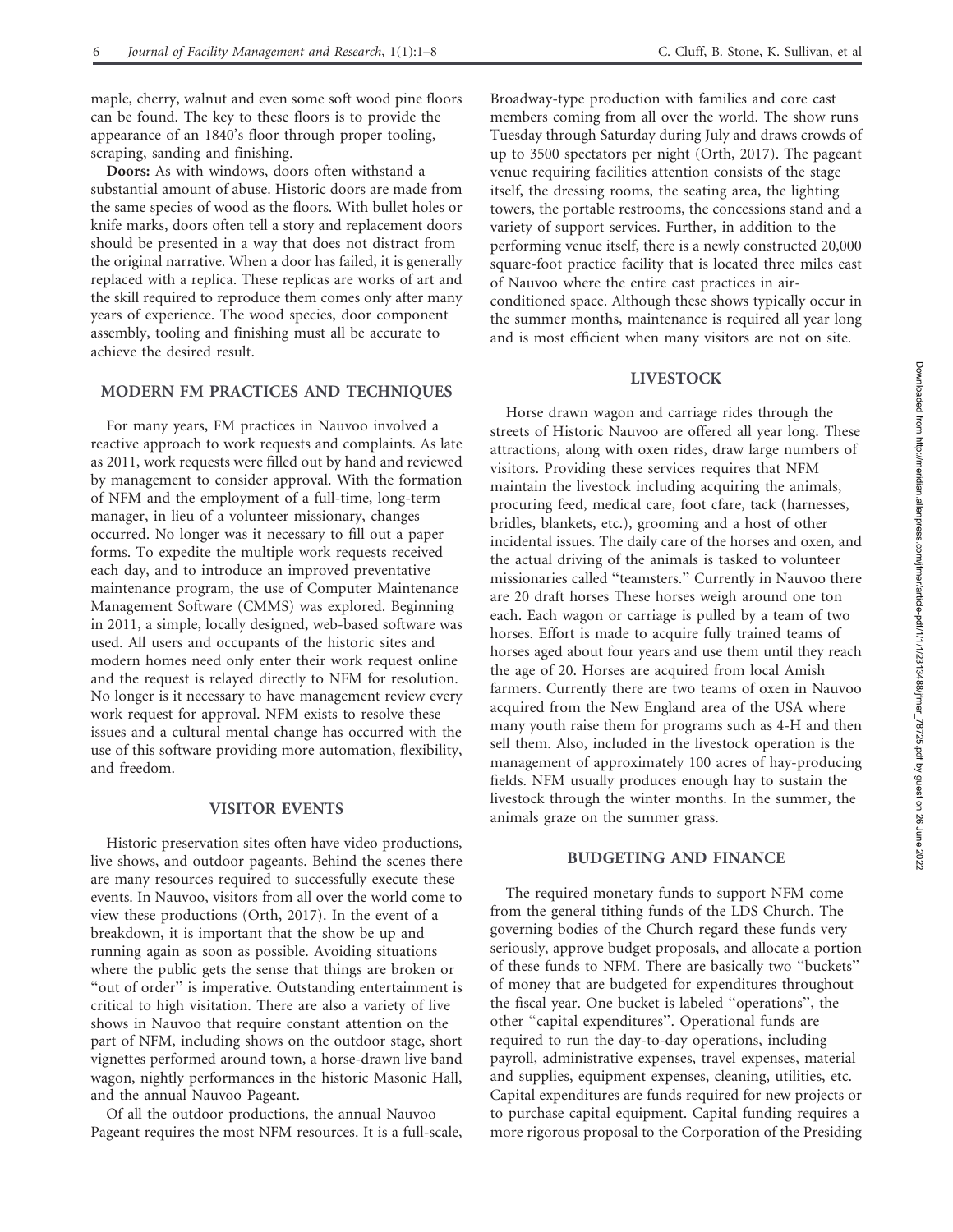Bishop (CPB), the management group within the LDS Church with responsibility for the Nauvoo Historic Site.

NFM makes every effort to recycle and reuse resources as much as possible. Hay production for the livestock is locally grown and maximized with very little need to purchase hay from outside vendors. Trees that are no longer viable are converted into wood chips and used to beautify the landscaping. Various species of trees are processed to manufacture cabinets. Clay for the bricks is locally excavated in Nauvoo. Through these efforts and a myriad of others, NFM reaches evermore for the ultimate idea of self-sustainment and cost effectiveness.

## WORKING AS A SUBSIDIARY TO A GLOBAL RELIGIOUS ORGANIZATION

The Church of Jesus Christ of Latter-day Saints is a worldwide religious organization. Within the organization are various entities, some being for profit and others classified as nonprofit. The CPB is of the nonprofit variety. When NFM was officially moved under the CPB in 2011, procedures had to be adjusted. NFM was required to observe applicable procedure and policies published by the parent organization. It also opened direct lines of support and communication. This was also the time that the fulltime manager of NFM was put in place with direct reporting lines to the CPB. The cultural shift was very observable and perceived as positive within the organization and to the community. This has provided support and defensibility for NFM and has opened the door for further development and restoration in Nauvoo.

As a general rule of historic facilities preservation observed by the LDS Church, any project on a property that requires ''soil to be disturbed'' requires a historical assessment. For example, if the construction of a sidewalk is anticipated, a study would need to be done of the proposed path to assure that historical artifacts, building foundations or other items of historical significance are not disturbed (Historic Sites Operations Committee, 2009). If historic valuables are encountered or there is a likelihood they will be revealed, the project will either be cancelled or an alternate means to accomplish the desired purpose would be necessary. It is the desire of the LDS Church that any new, modern construction within the Nauvoo Historic Site be kept to a minimum to preserve the overall historic atmosphere. At times, there is a conflict in this regard as modern restroom facilities, entertainment venues and visitor support services are required. Coordination and communication between all parties is the key to successful outcomes. This can be achieved through project preplanning with the team, accompanied by action item lists (with names) and tracking changes from the expectations.

#### **CONCLUSION**

The purpose of this study was to provide a model outline of common core practices among comparable historical preservation sites and a case study on historical facilities

management at the Nauvoo Illinois Historic Site as it relates to this model. An overview was given of the current FM practices with essential components of the comparable sites distilled into topics as they pertain to the Nauvoo model. In addition to general facilities management techniques, areas of emphasis that are more common across other historic preservation campuses were reviewed, including workforce labor, unique challenges managing historic sites, visitor events, livestock management, finances, NFM's position working within the framework of a global, religious organization, and community relations. The worth of this case study is the value that it offers to other facilities managers and owners of historic sites. By studying and utilizing facets of the NFM model, other historic sites can gain valuable insight into improving their own sites.

#### REFERENCES

- Colonial Williamsburg (2017). Take Time To Go Back. (n.d.). Retrieved March 2, 2017, from https://www. colonialwilliamsburg.com/
- David, W., & Arthur, B. (1989). Management to maintain quality in buildings. Proceedings of Implementation of Quality Construction, 212-18.
- Esplin, S. (2009). The Mormons Are Coming: The LDS Church's Twentieth Century Return to Nauvoo. Mormon Historical Studies

Hill, C. (2011). Carol Hill Interview.

- Historic Kirtland Visitors' Center. (n.d.). Retrieved March 6, 2017, from https://www.lds.org/locations/historic-kirtlandvisitors-center?lang=eng
- Historic Palmyra. (n.d.). Retrieved March 6, 2017, from https:// history.lds.org/section/historic-palmyra?lang=eng
- HISTORIC PALMYRA of Palmyra, New York. (n.d.). Retrieved March 6, 2017, from http://www.historicpalmyrany.com/
- National Preservation Institute (2011). Historic Property Management: Materials to Systems. Retrieved March 6, 2017, from https://www.npi.org/sem-hpm.html
- Historic Sites Operations Committee. (2009). General Maintenance Standards - For Historic Sites of The Church of Jesus Christ of Latter-day Saints.
- Lamachio, P. (2014). When did plasterers stop using horse hair in plaster? Retrieved March 19, 2017, from https://www.quora. com/When-did-plasters-stop-using-horse-hair-in-plaster
- Leonard, G. (1992). Nauvoo. The Encyclopedia of Mormonism. Lincoln's New Salem State Historic Site. (n.d.). Retrieved March
- 6, 2017, from http://www.lincolnsnewsalem.com/ McGill, A. (2012, November). Building Information and Facilities Management in Historic Buildings. Retrieved March 6, 2017,
- from http://www.cotac.org.uk/conf\_2012\_pres/amcgill.pdf Operations and Maintenance for Historic Structures j WBDG Whole Building Design Guide. (2016, November 18). Retrieved March 6, 2017, from http://www.wbdg.org/resources/
- operations-and-maintenance-historic-structures Orth, K. (2017, March). Nauvoo Tourism Office Interview.
- Priesthood Restoration Site. (n.d.). Retrieved March 6, 2017, from /subsection/priesthood-restoration-site
- Pykles, B. C. (2010). Excavating Nauvoo: The Mormons and the Rise of Historical Archaeology in America. Lincoln: University of Nebraska Press.